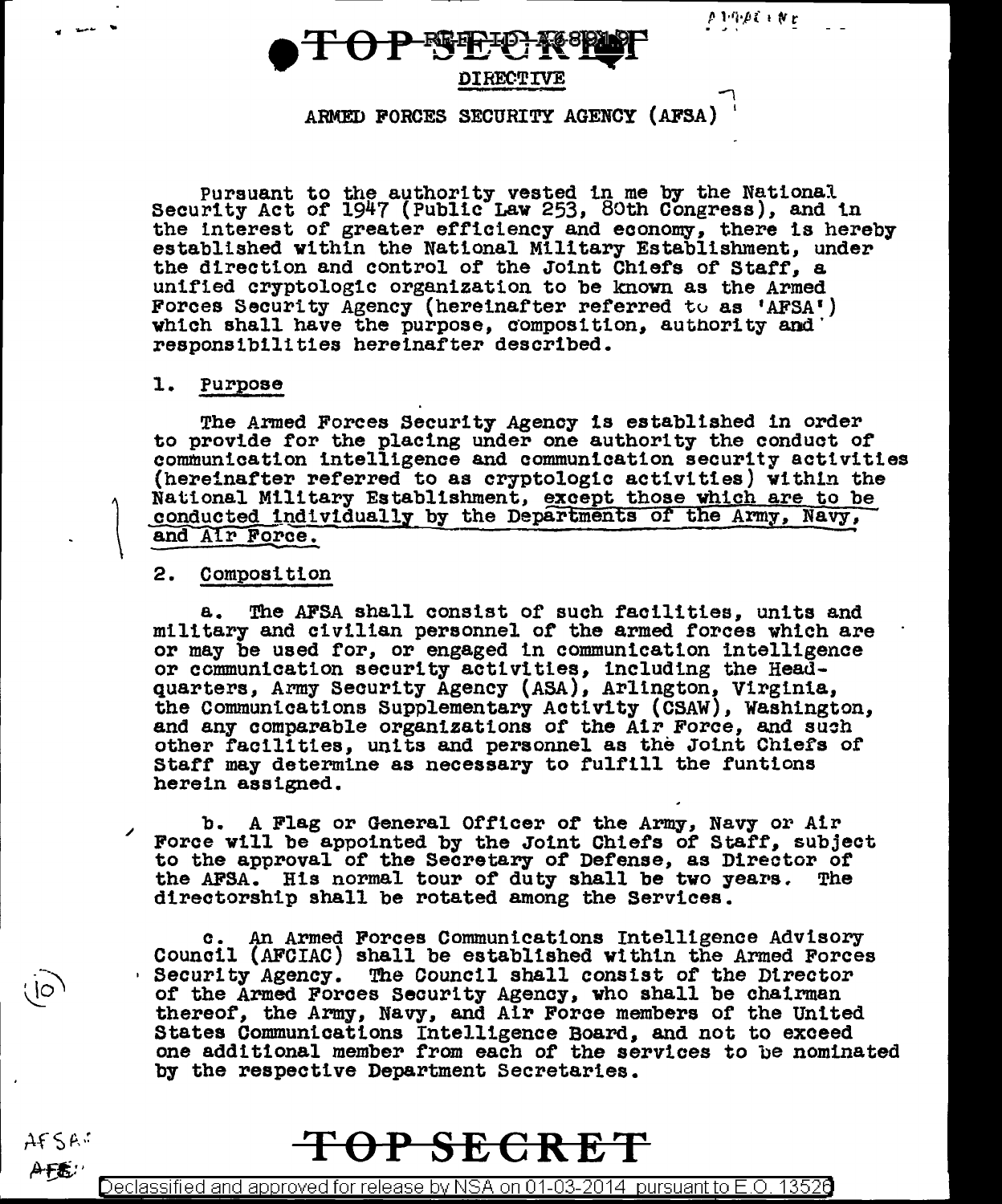L PTACHERNT C

### Responsibilities and Functions

 $\int$  $\vert$ I

I

I  $\overline{\phantom{a}}$ 

a. Subject to the authority and direction of the Secretary of Defense, the Joint Chiefs of Staff will exercise direction, authority and control over the Armed Forces Security Agency.

b. The Armed Forces Communications Intelligence Advisory Council will:

- (1) Recommend to the Joint Chiefs of Staff policies and operating plans tor the production or communtcattons intelligence vhteh·vill insure the provision *ot:* 
	- (a) Authentic information for planners and policy makers within the National Military Establish-<br>ment and other Governmental Agencies having membership on the United States Communication Intelligence Board; to apprise them of the realities of the international situation, varmaking capabilities, vulnerabilities and intentions or foreign countries, and to eliminate the element of surprise from an act *ot* agression by another country.
	- (b) The unique information essential to the several services for the successful prosecution<br>of war and vital to a shortening of the period or hostilities.
- (2) Recommend to the Joint Chiefs of Staff the facilities, personnel, and fiscal and logistic support to be provided by the services to AFSA; such recommendations to be based on requirements as determined by the Director, AFSA.
- (3) Determine and coordinate joint cryptologic *inititary requirements*.
	- (4) When unanimity cannot be reached substantive matters shall be referred to the Joint Chiefs or Staff for resolution, procedural matters shall be determined by the chairman.

c. Subject to the authority and direction of the Joint Chiefs of Staff, the Director, Armed Forces Security Agency, will formulate and implement plans, policies, and doctrines relating to communication intelligence and communication security for the Armed Forces, and perform such other functions as the Joint Chiefs of Staff may direct, including the following:

TOP SECRET

(1) Operational control of all AFSA facilities, units and military personnel; and operational and administrative control of all AFSA civilian personnel.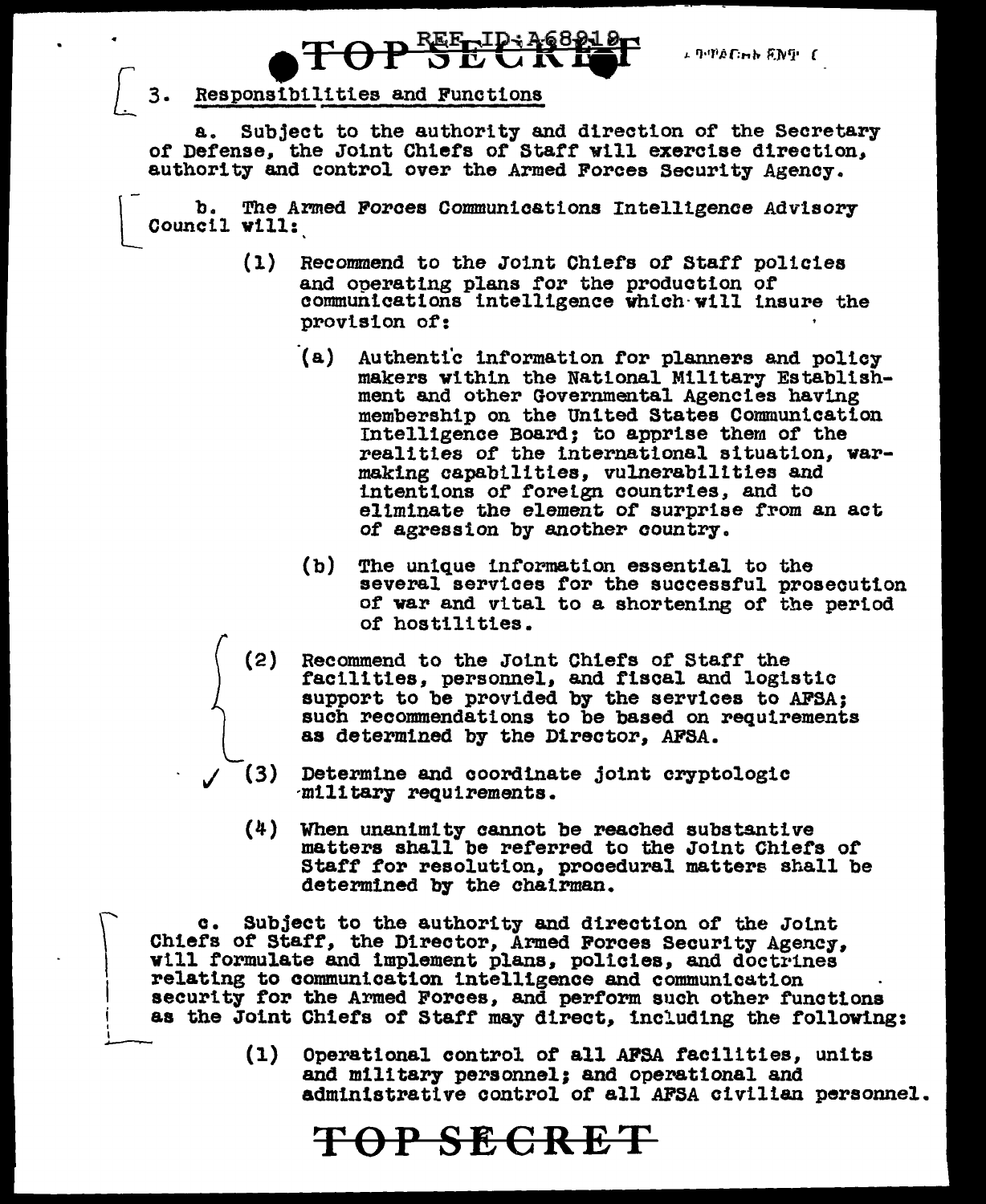

ptographic points

ATTACHMENT C

- $(2)$ Production of communication intelligence in accordance with approved plans and policies and conduct of all operations necessary to the production of such intelligence except those coperations which. pursuant to paragraph 3d of this directive, are to be conducted invidicually by the Army, Navy, or Air Force.
- $(3)$ Accounting for, and preparation, production, storage and distribution of, all crypto-material for the Armed Forces, together with formulation of policies and publication of instructions necessary for the use, handling, maintenance, and safeguarding of such material, except in such cases where those duties are otherwise specifically assigned.
- $(4)$ Formulation of policies for: (i) transmission security and communications cover and deception: (ii) cryptographic security; (iii) physical security of cryptologic material; (iiii) cryptologic countermeasures.
- $(5)$ Evaluation of violations of cryptologic security; determination of extent of compromise; and remedial action through appropriate channels.
- $(6)$ Investigation of the means employed for clandestine communications; and preparation, detection, and processing of secret inks, microphotographs, and open codes and ciphers.
- $(7)$ Liaison with appropriate departments and agencies, for the purpose of coordinating cryptologic equipment and procedures.
- $(8)$ Preparation, for review and approval by the Research and Development Board, of coordinated programs for research and development of cryptologic equipment under the cognizance of AFSA and, when approved, action to implement those programs.
- $(9)$ Preparation, for review and approval by the Munitions Board, of coordinated programs, including industrial mobilization planning, for the procurement of cryptologic equipment under the cognizance of AFSA and, when approved, action to implement those programs.
- (10) Preparation of technical publications pertaining to subjects peculiar to AFSA.
- (11) Preparation of technical training programs and establishment of training standards for AFSA

TOP SEGRET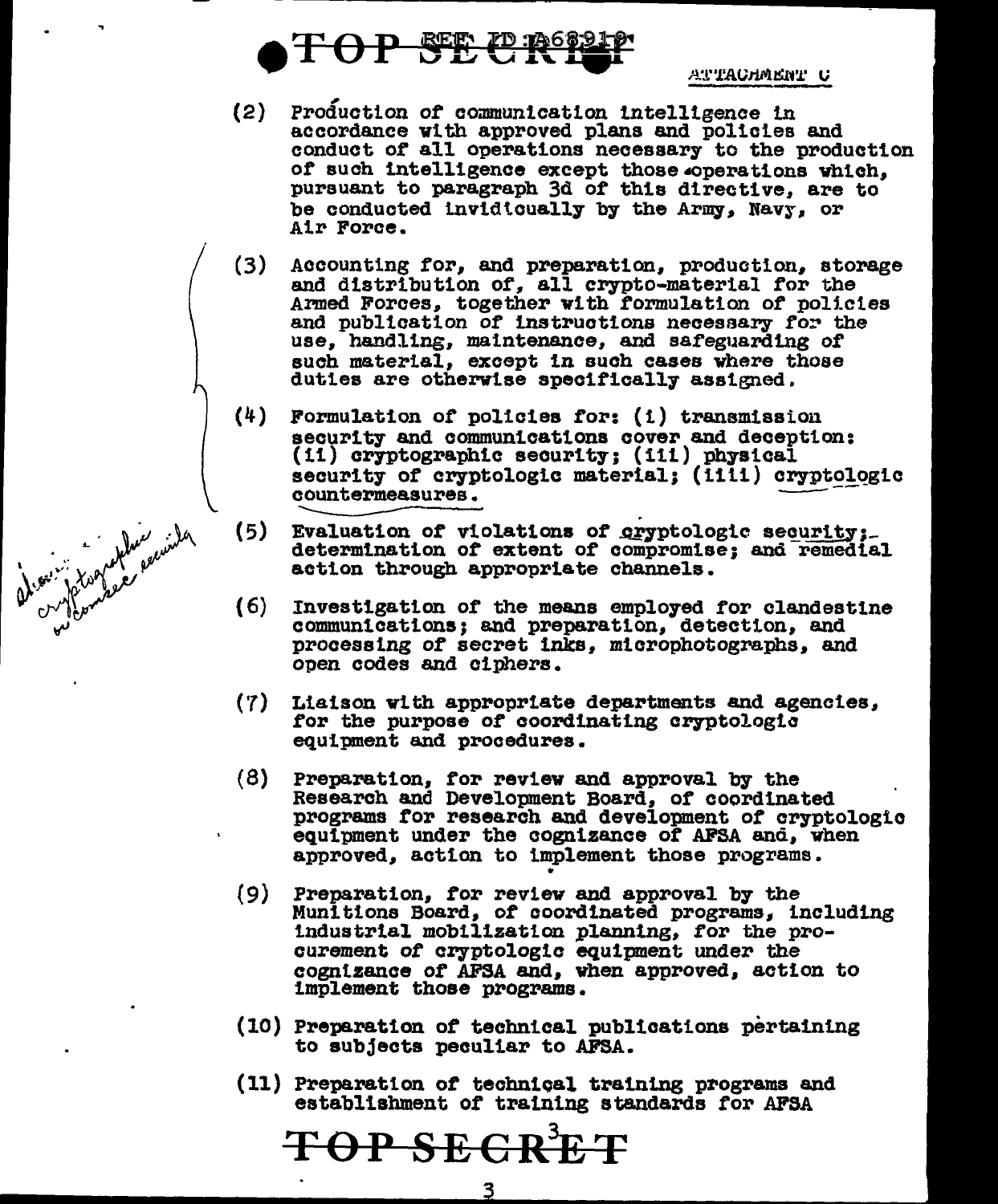

•

personnel; provision of certain specialized training *ot* personnel to meet the respective needs *ot* the Army, Navy, and Air Force.

- (12) Establishment tor unite *ot* the Armed Forces *ot*  a basis of issue of special items of crypto-<br>equipment for which provision is not made in standard distribution lists.
- (13) Technical supervision *ot* all communication security activities *ot* the armed forces.
- (14) Provision *ot* technical support *ot* the Azrmi, Navy, and Air Poree in their conduct of cryptologic activities.
- (15) Preparation *ot* budgetary and other fiscal requirements *ot* AFSA, coordination of such requirements vith the participating services, and the presentation *ot* such requirements to the Joint Chiefs *ot* Statt through the AFCIAC. Such requirements tor AFSA as may be approved by the Joint Chiefs *ot* Staff vill be included in the recommendation made by the Joint Chiefs of Start to the Secretary *ot* Defense on budgetary matters.
- d. The Departments of Army, Navy, and Air Force will:
	- (1) Take necessary action to tacil1tate the efficient and economical operation of APSA, such action to include assignment of personnel and furnishing of tac111t1es, equipnent, and tiscal and logistic support. The respective Secretaries are hereby authorized to issue such orders as may be necessary to effectuate the purposes of this directive. '
	- (2) Fixed intercept installations as authorized by the Joint Chiefs *ot* Starr vill be provided by the Army, Navy and Air Force. Such installations will be manned and administered by the service providing them, but will be operationally directed by AFSA.
	- (3) Mobile intercept facilities of the Army, Navy, and Air Poree will be manned, administered, and operationallJ controlled by the individual service. Destationary condicited by the marticular sortice for AFSA as determined by the Director thereof.
	- (4) The Army, Navy and Air Force will provide communication facilities required for joint use. The crypto-material utilized in such facilities will be furnished by AFSA and will be operated and The project is the projectional service.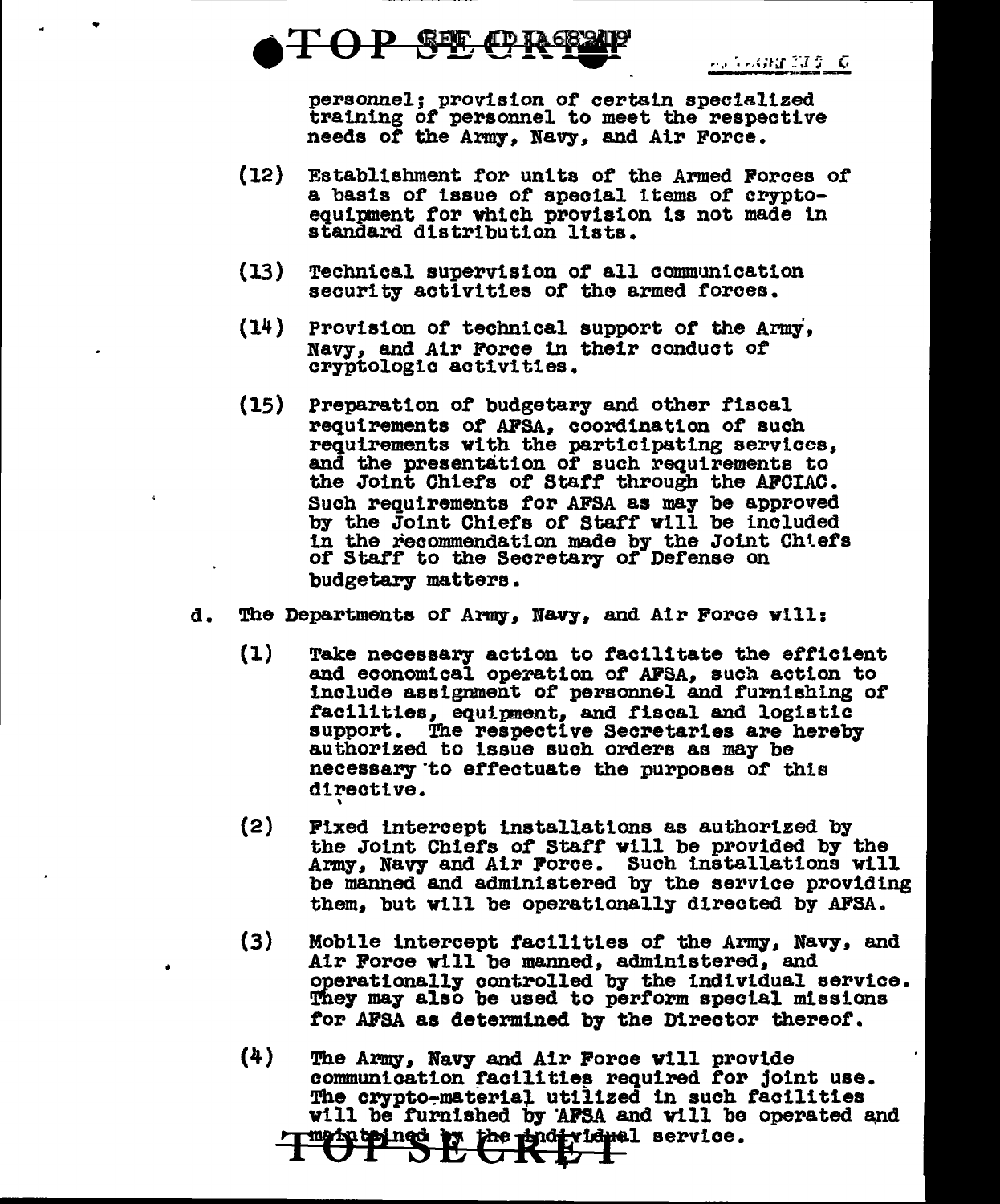$\Theta$  P  $S$ <sup>F</sup>  $C$ <sup>n</sup>

 $\bf ATTACHMENT-C$ 

- (5) The Army, Navy, and Atr Force will assign military personnel to AFSA for a period of not less than thlrty months, reserving the right to add, withdraw, or substitute personnel, within limitations of personnel requirements of AFSA, and subject to agreement by the Director AFSA. In accordance with existing law, the administration of military personnel of the Army, Navy, and Air Force assigned to AFSA will be a responsibility of the Army, Navy, and Air Force, respectively.
- (6) *I*  The Army, Navy, and Air Force will continue to be responsible tor all such cryptologic activities as are required by intra-service or joint needs (e.g., communication intelligence field prodessing, intercept, research and development, training, etc.) and are determined by the Joint Chiefs of Staff not to be the sole responsibility of AFSA. They will at all times keep the Director, AFSA, fully informed concerning all such activities.
	- (7) Cryptologic activities which are determined by the Joint Chiefs of Staff to be the sole responsibility *ot* AFSA will not be undertaken or continued by the Army, Navy, or Air Force individually.

#### 4. Implementation

.. .. . .,

The consolidation of those parts of several service agencies which will constitute the AFSA will be effected under the direction and control of the Joint Chiefs or Staff, with the minimum loss of continuity of operations. It shall be initiated not later than 1 July 1949 and completed not later than 1 January 1950. When the consolidation has been completed the Joint Chiefs of Staff will so inform the Secretary of Defense.

# **TSPS:ECRET**